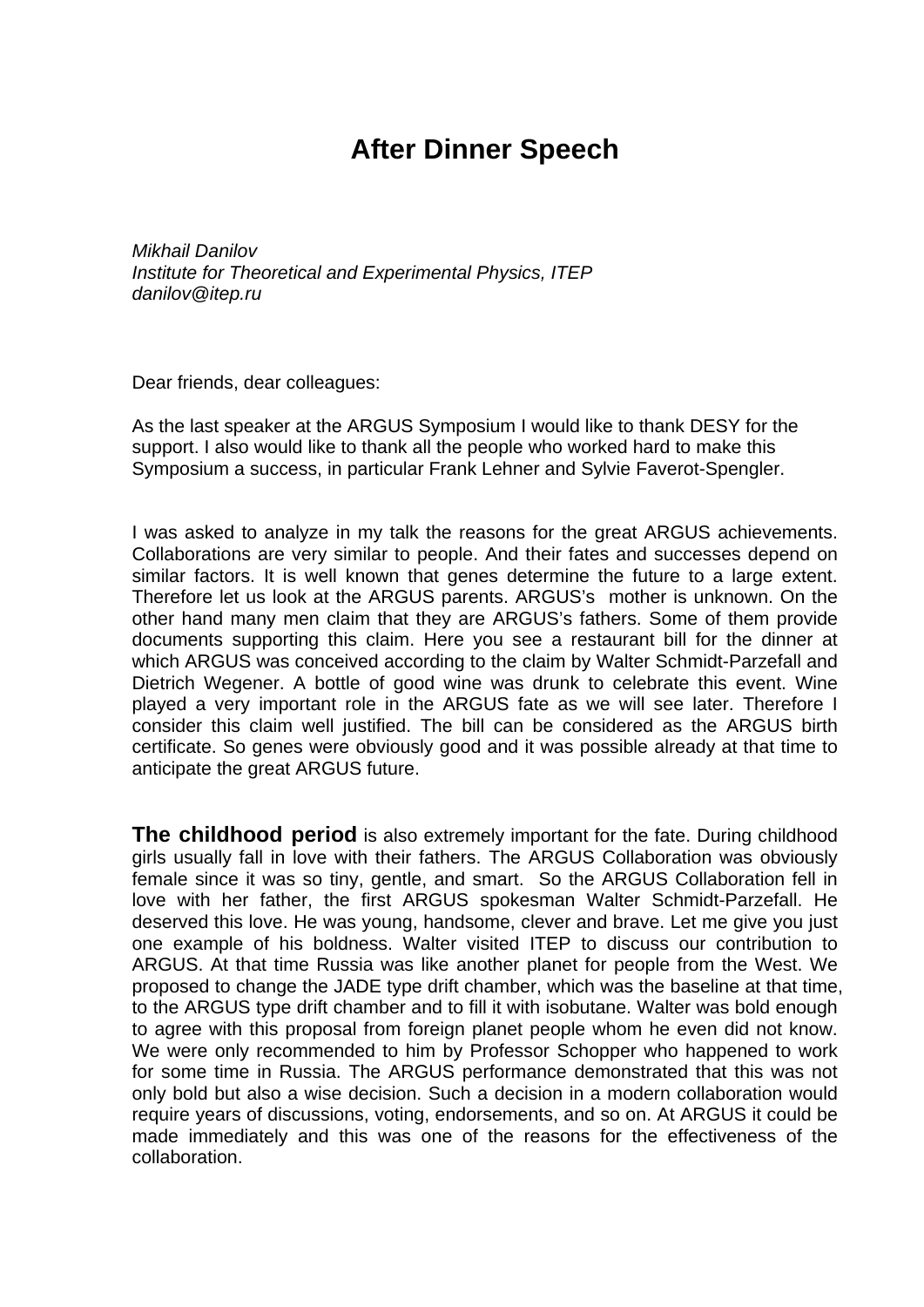It is important to learn foreign languages during childhood. The ARGUS native language was German. When I first came to DESY in 1979 I immediately went to a Collaboration meeting. It was in German. For 15 minutes I tried to learn German on spot but failed. So I asked to switch to English. After the meeting Richard Childers came to me and said:

"I am so glad that you came".

I was surprised and he explained:

"I am already at DESY for half a year and did not understand a word during the collaboration meetings".

Since that time English became more popular in the Collaboration. However the real ARGUS working language was a Kinematics Analysis Language (KAL). This language was written by Hartwig Albrecht and it played an extremely important role in the ARGUS data analysis. It was very simple and very efficient. It was possible to learn it in one day and to start the analysis.

The ability for social communication should be also developed during childhood. In ARGUS we developed a tradition of weekly ARGUS parties. They were excellent. I still remember the first ARGUS Russian party. I was impressed by the amount of vodka consumed by our not well trained western colleagues. When they returned home their families were impressed as well….

When childhood is over it becomes **time to fulfill your dreams**, i.e. to construct the detector. During the construction period the role of the spokesman is extremely important. Walter had his own strategic view on his task. According to him there are only two important tasks for the spokesman. The spokesman should not disturb good people when they are working and should defend them from bad people. Since there were no bad guys in ARGUS Walter concentrated on the first part of his task. He did it so perfectly that nobody had an illusion that something would be coordinated in ARGUS. Therefore each group took care itself that the part it built would fit with other parts of the detector. The success of this approach was tremendous. In half a year we assembled ARGUS without any problem. This was an excellent proof of a statement by the famous Russian anarchist Kropotkin:

"Anarchy is the mother of the order".

Later on Walter and I derived a theory for the dependence of the collaboration efficiency on the organizational level. There are two obvious limits. With perfect organization the efficiency is zero. In Russia such a situation is called an Italian strike. When people fulfill all instructions everything stops to work. Another limit of zero organization has a reasonable efficiency as was demonstrated by the first ARGUS years. Since the behavior of the efficiency at intermediate values of the organizational level was unknown we tried to be close to the familiar point of zero organization. ARGUS had no constitution, no Collaboration Board, no elections. Instead of